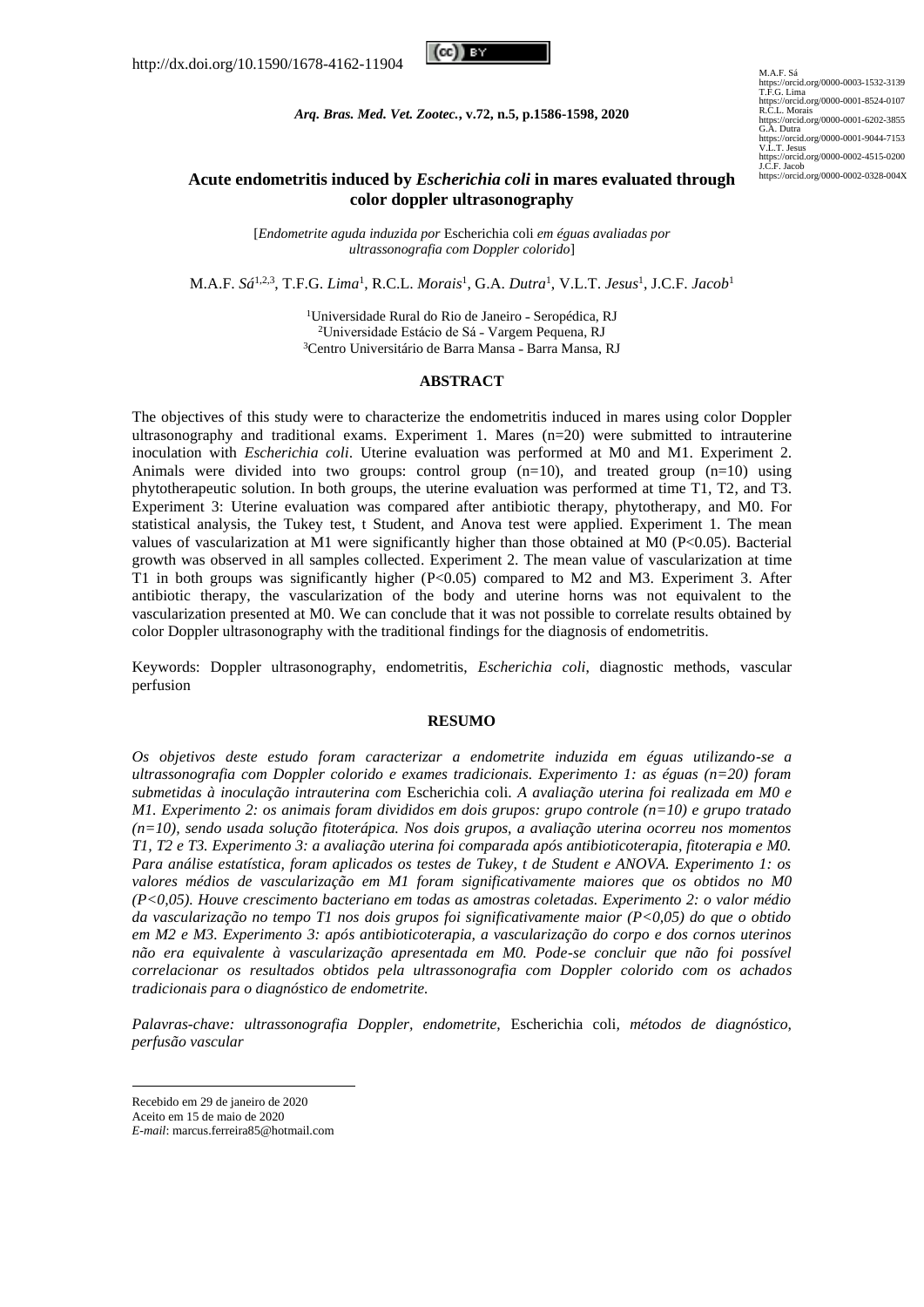#### **INTRODUCTION**

Endometritis is a major cause of mare infertility. In the last decade, much of the efforts of practitioners and researchers working in the equine breeding industry have been directed to comprehend the pathophysiological mechanisms underlying poor reproductive performance in mares. The improvement in gestation rates in mares requires early detection through gynecological exam (transrectal palpation, ultrasound, and/or endometrial cytology), and opportune intervention to solve the persistent endometrial inflammation.

Temporary post-breeding endometritis is a local inflammatory response necessary to remove the excess sperm and bacteria introduced into the uterus (Troedsson, 2006). In healthy mares, endometritis is eliminated in 36h to 48h, leaving the uterus free of inflammation (Leblanc, 2003). Endometritis can be divided into acute infection, chronic infection (endometriosis), and persistent post-breeding (Leblanc, 2010). Clinical, ultrasound, and laboratory signs of endometritis can vary widely. Some microorganisms are associated with the influx of neutrophils and fluid from the uterine lumen while others are associated with large amount of cellular debris in cytological samples. The identification of the cause may require more than an endometrial swab. In order to obtain more details at the moment of endometritis diagnosis, the color Doppler ultrasound may be applied.

Regarding the exams using color Doppler, vascularization may be graduated through the quantification of the number and size of dots or colored areas (objective evaluation), as well as a score evaluation (1 to 4, for example, indicating minimum and maximum vascularization; subjective evaluation). The main advantage of this kind of evaluation is the estimation of vascular features directly in a structure. Consequently, the evaluation may be targeted to a specific area, allowing systematic evaluation of the desired location, rather than evaluating just one focus (for example, a single blood vessel during the spectral exam). Furthermore, the movement of bowels and/or the animal itself may frequently hinder the maintenance of the cursor in spectral exam mode, making it more difficult and time-consuming. The main disadvantages of this exam are the use of selected images rather than a real-time exam (during objective analysis) and/or the subjectivity in the assignment of scores among evaluators (subjective analysis) (Ginther and Utt, 2004; Ginther, 2007).

Due to its multifactorial aspect, as well as numerous variables regarding the affected mare, treatment is usually difficult and should not be standardized (Hurtgen, 2006). Thus, the following are proposed examples of treatment to avoid endometritis: surgical correction of anatomical defects such as abnormal perineal conformation and vulvar abnormalities, cervix laceration, and recto-vestibular; post-breeding therapies or artificial insemination to create a favorable uterine environment for the development of gestation; uterine flush, administration of ecbolic drugs; and immunomodulators, nitric oxide inhibitors, among others (Christoffersen *et al*., 2012b; Canisso *et al.*, 2016; Scoggin, 2016; Khan *et al.*, 2017).

In spite of the advantages of uterine infusion with antibiotics, analysis of endometrial biopsies demonstrates that the *Streptococcus zooepidemicus* was present in the tissue of infertile mares (Petersen *et al.,* 2009, 2015). In these cases, treatments limited to intrauterine infusions may not be successful, especially if an adequate concentration of antibiotics to eliminate the microorganism does not reach deep tissues (Dascanio, 2011). In addition, the use of repeated intrauterine infusions of antibiotics may lead to vaginal flora disorder, predisposing the mare to fungal endometritis (Canisso *et al*., 2016).

Uterine flush is another therapeutic option, which is a useful procedure in managing endometritis in susceptible mares. The objective is to use uterine clearance to help eliminate inflammatory cells (Scoggin, 2016). The uterine flush can remove biofilm, a protection strategy developed by bacteria against antibiotics (Livini *et al*., 2013; Ferris, 2016).

Phytotherapy has been increasingly used and is considered by many to be an alternative therapy. However, it is not a medical specialty and fits with natural medicine (Cândido, 2001). Due to its low cost and easy access, phytotherapy is considered a more accessible method for cure and prevention. However, studies are necessary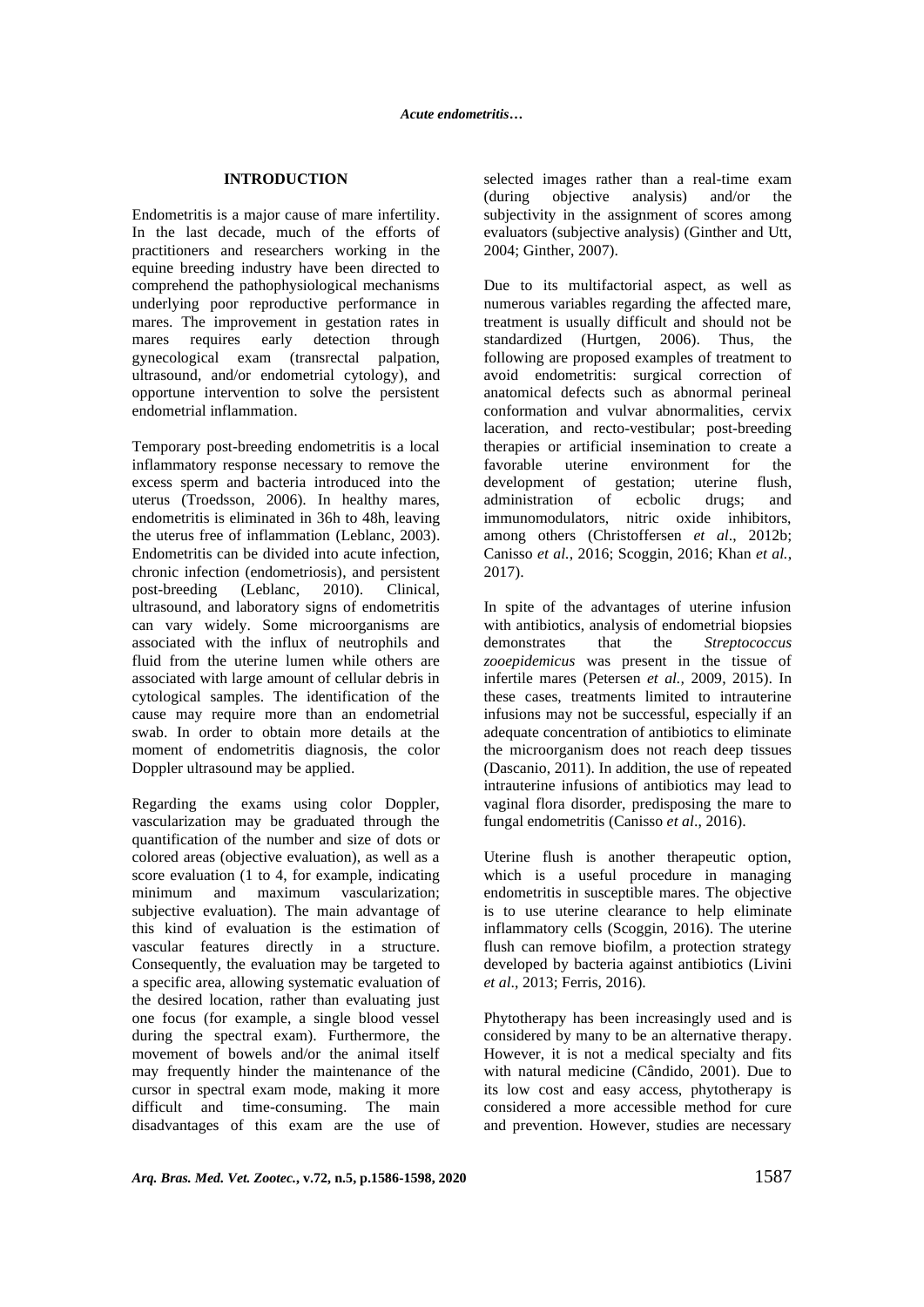to prove the effectiveness of phytotherapy so there is no damage to the patient's health (Rezende and Cocco, 2002). Commercially available in Brazil, phytotherapy compost (extracts of Calendula, Barbatimão, Comfrey, Burdock, Guaçatonga, Aloe Vera, and Propolis) has been empirically used in equine reproductive clinics through intrauterine infusion to treat endometritis, and studies are needed to prove its effectiveness.

Therefore, the objectives of the present study were to: 1) evaluate if the color Doppler ultrasound exam is able to identify acute endometritis in mares; 2) evaluate the uterine response 24h and 48h after the treatments of uterine infusion in mares presenting bacterial endometritis and compare the effectiveness of uterine phytotherapy and Ringer's lactate solution; and 3) describe any correlation between the findings in the uterine laboratory exams (cytology, culture, and antibiogram) and color Doppler.

# **MATERIAL AND METHODS**

All the experimental procedures were conducted in accordance with the ethical principles adopted by the National Council of Animal Experimentation with definitive authorization from the Ethics Committee on Animal Use of the University Center of Barra Mansa under protocol no. 010/2016.

The work was carried out during working hours in the city of Barra Mansa (Latitude: 22°32′27.164″S, Longitude: 44° 10′ 42.092″ O) and the uterine samples obtained were sent to the Laboratory of Reproduction Pathology/UFRRJ. A total of 20 mixed-breed and Mangalarga Marchador mares were used, free of endometritis (confirmed through uterine cytology, uterine culture, and B mode ultrasound), ranging from 6- 20 years of age. All mares weighed between 350 and 450 kg and were kept in pickets with grass and fresh water *ad libitum*, supplemented with mineral salt and concentrated feed, 1.0% LW daily.

The experiment was conducted during the reproductive season of 2016/2017. Mares were submitted to a transrectal B mode ultrasound to verify the presence or absence of endometrial edema. The animals without endometrial edema were subjected to the administration of 5.0mg Estradiol Benzoates (Gonadiol®, Zoetis, São Paulo, Brazil), intramuscularly (IM) in order to enable the collection of samples for cytology, endometrial culture, and antibiogram. The uterine edema was graduated according to (Brinsko *et al*., 2011), as follows: 0 (no edema), 1 (light), 2 (moderate), and 3 (advanced).

In order to carry out a color Doppler ultrasound, the Mindray Z5-VET (DPS, China) device was used, equipped with a 6.5 MHz linear transducer. The exam was carried out through a slow scan of the entire uterine extension, obtaining 30s videos for later analysis. The vascular uterine perfusion was analyzed subjectively considering the percentage of color Doppler signs present in the mesometrium, myometrium, and endometrium, in a longitudinal cut of the uterine body and transversal cut of uterine horns (adapted from Ferreira *et al.,* 2008). The classification used was graduated as a percentage. All analysis and image capture were conducted by the same operator. The objective evaluation was carried out through analysis of color and intensity of pixels presented by the frames selected from the films taken. For this evaluation we used the ImageJ 1.46r® (NIH *Image*) program.

Experiment 1: A total of 20 mares free of endometritis, previously evaluated through B mode ultrasound, cytology, and uterine culture, were used. Mares were submitted to intrauterine inoculation using 10ml of the *Escherichia coli*  $(1.5 \times 10^9 \text{ UFC/ml})$  solution, derived from equine uterus. A transcervical inoculation was performed with an artificial insemination pipette.

The ultrasound exams (B mode and color Doppler), culture, and uterine cytology were used on all mares at moments M0 (immediately before the intrauterine inoculation procedure with *Escherichia coli*), M1 (24h after the intrauterine bacterial inoculation with *Escherichia coli*), M2 (48h after uterine infusion with phytotherapy and Ringer's lactate solution) and M3 (72h after uterine infusion with phytotherapy and Ringer's lactate solution).

Experiment 2: To compare the efficiency of treatments using uterine wash and phytotherapy solution after the intrauterine inoculation with *Escherichia coli*, the animals were divided into two groups: the RL group  $(G1, n=10)$  and the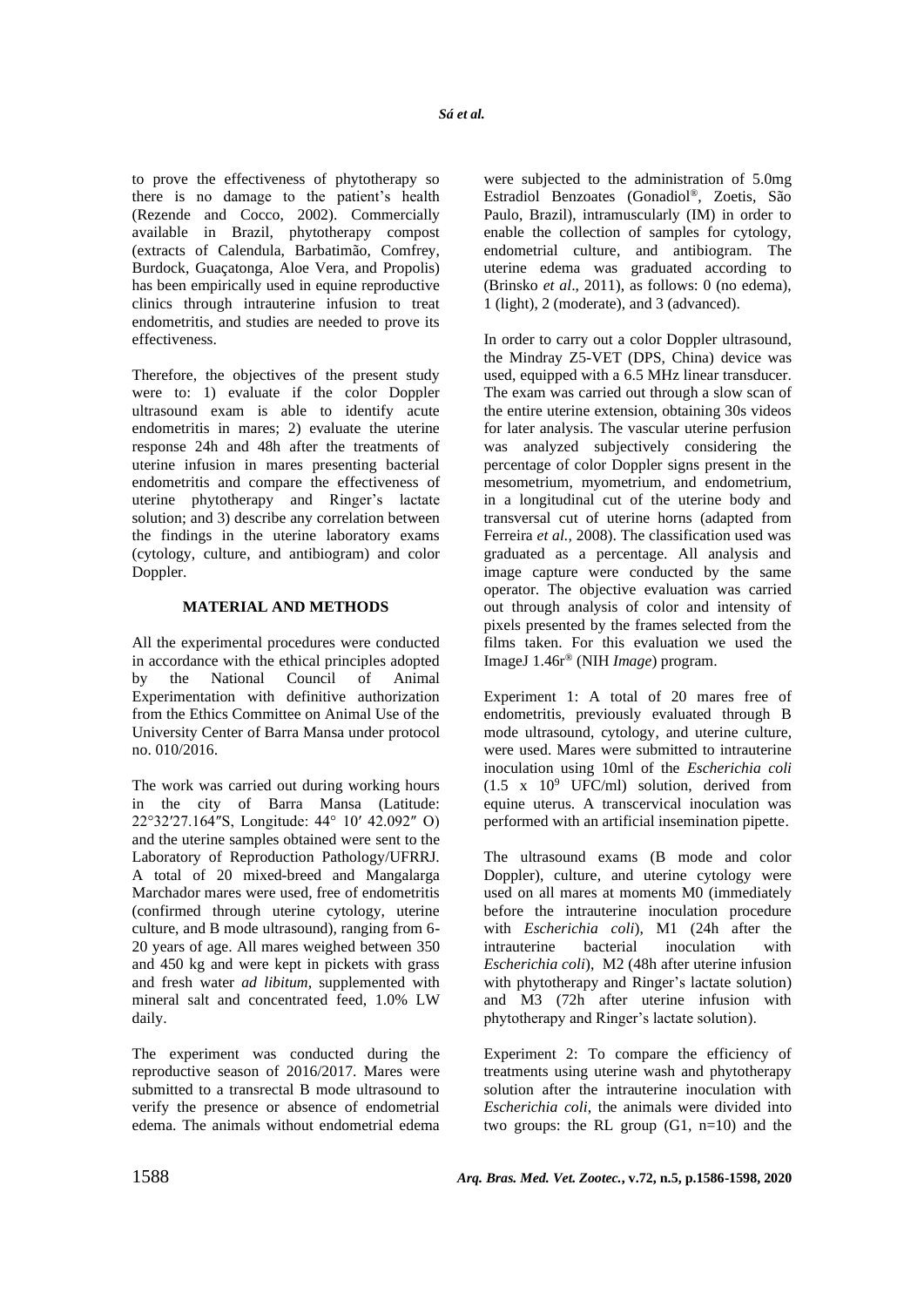FITO group FITO (G2, n=10). At moment M1 (24h after bacterial inoculation), mares in both groups were submitted to treatment with wash and uterine infusion. In the RL group, they were submitted to uterine wash using 1.0L Ringer's lactate solution, with immediate draining of this content. Subsequently, the uterus was infused with 100ml of Ringer's lactate solution and the liquid was not drained. The mares in the FITO group were submitted to uterine wash with 1.0L of phytotherapy solution 1 (950ml Ringer's lactate solution + 50ml Fitoclean® (Organnact Saúde Animal, Paraná, Brazil)). The previous content was immediately drained and then the uterus was infused with 100ml of phytotherapy solution 2 (60ml Ringer's lactate solution + 40ml Fitoclean®). The solution was not drained.

Experiment 3: In order to compare the vascular perfusion after phytotherapy and antibiotic therapy, mares in which pathogenic agents were identified in the samples collected 10 days after the end of stage 2 were submitted to antibiotic therapy, according to the sensibility shown in the antibiogram. Seven days after antibiotic therapy, a new mode B ultrasound, uterine culture and antibiogram, endometrial cytology, and color Doppler were performed.

The strain of *Escherichia coli* was obtained from the uterus of a mare which presented clinical signs of endometritis; for this reason, the collection of material was submitted for endometrial culture, which confirmed the presence of the pathogen. After isolation, the bacteria were cultivated for 24h in an enrichment medium of brain heart infusion (BHI). Glycerol was added to the BHI, stored in 2ml sterilized cryotubes and maintained at -20 ºC. Before infusion, the bacteria were defrosted and incubated at 37ºC for 24h in BHI agar plates in order to promote bacterial growth. For intrauterine inoculation, the colonies were suspended in 10ml of saline solution at a final concentration of 1.5 x  $10^9$  UFC/ml, using the MacFarland scale (Neflobac®, Probac do Brasil Ltda, São Paulo, Brazil). The isolation, cultivation, and inoculation were performed according to the procedure established by (Camozzato *et al.,* 2014).

Before the collection of the sample for bacterial culture, the tail of the mare was bandaged, and the vulva and perineal region were carefully washed with running water and degerming povidone and dried with a paper towel. The sample for bacterial culture was collected through a protected sterile swab, which was introduced into the uterine body with the aid of an adequate gynecological clamp for equine use, made of sterile stainless steel. The swab was only exposed to the uterine lumen to obtain the endometrial sample, and circular movements were used. Additionally, it was removed and stored in identified tubes with the *Stuart* culture medium and transported to the lab under refrigeration for incubation and later bacterial identification.

The swabs were inoculated in Blood Agar and Chromagar plates (Laborclin®, Paraná, Brazil), for bacteriological culture and later incubated at 37°C in anaerobic conditions for 24h in order to observe the macroscopic characteristics of colonies. Only plates with more than five phenotypically similar colonies in the first 24h were considered, and those without bacterial growth stayed in the 37ºC incubation for another 24h. In sequence, the isolated colonies were submitted to coloration by the Gram method for evaluation of morpho-tinctorial characteristics. Microorganisms were identified through biochemical tests referring to each specie with inoculation of a small portion of the bacterial culture, well isolated in a series of culture media containing specific substrates and chemical indicators (Koneman *et al.,* 2008).

Tests for antimicrobial susceptibility (TSA) were carried out and interpreted according to standards set by CLSI (2013). Direct suspension was used in Mueller Hinton juice for 18h to 24h. After growth, the sample was distributed on Mueller Hinton Agar with the aid of a sterile swab. After three to five minutes, the simple diffusion in disk technique was applied. Plates were deposited in a heating chamber at 35ºC for 24h and the inhibition halos were then measured and interpreted. The antibiotic discs (SENSIFAR-CEFAR®, São Paulo, Brazil) used were Enrofloxacin (5μl), Gentamicin (10μl), Tetracycline (30μl); Sulfamethoxazole + trimethoprim (25μl), Penicillin (10UI); and Ceftiofur (30μl).

The sample for uterine cytology was obtained through scarification of the endometrium with circular movements using a sterile gynecological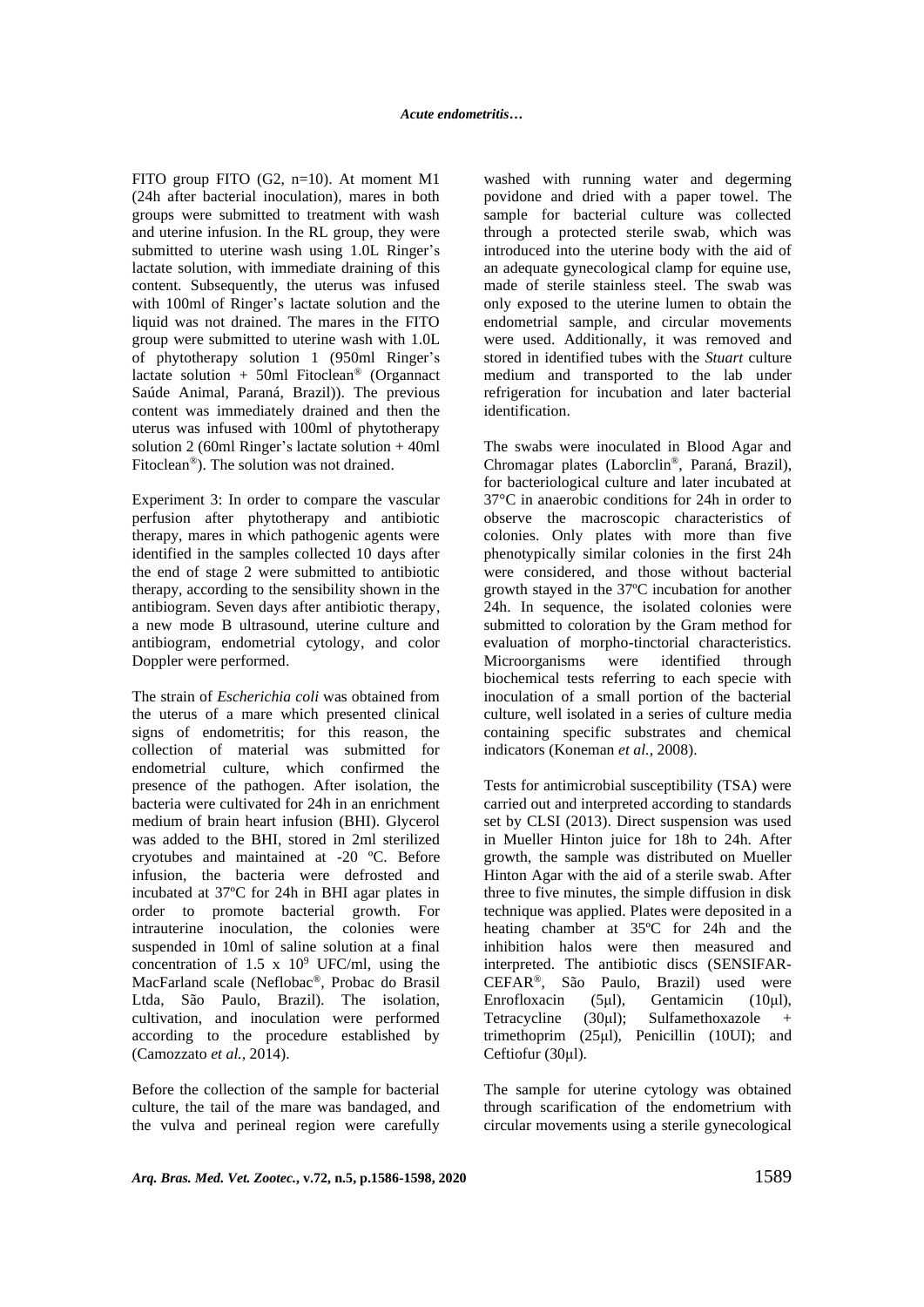brush for human use connected to a gynecological clamp for equines made of sterilized stainless steel. The cellular material from the gynecological brushes was distributed in three histological plates through imprint and fixed in trillimetan 0.1% (Solution 1 from Kit Fast Panoptic LB).

The plates were evaluated in an optical microscope (40x zoom). At least 10 fields in each plate were analyzed. The findings were classified according to the number of neutrophils. Cytology was considered normal in plates with up to two neutrophils per field, with moderate inflammation in the presence of two to five neutrophils per field, and severe inflammation in the presence of more than five neutrophils per field (Riddle *et al*., 2007).

For statistical analysis of the color and intensity variables, the variance analysis according to the Tukey test was followed. The t Student test was applied to compare the percentual averages of vascularization between M0 and M1, and ANOVA to compare the averages obtained in different periods among the treated groups and control. Chi Square was used to evaluate the effect of treatments on the results of exams in uterine culture, cytology, and color Doppler ultrasound. All analysis were performed at a 95% significance level. For correction of data in cytology, bacteriological isolation, and ultrasound findings, as well as for the results of experiment 3, a descriptive analysis was carried out.

### **RESULTS**

Experiment 1: The average of color and intensity of pixels obtained through image analysis of all mares in the experiment at moments M0 and M1 can be found in Table 1.

One of the endometrial vascularization data at moment M1 was corrupted and could not be submitted for analysis. Thus, endometrial vascularization was evaluated for 19 mares. The average for subjective endometrial vascular perfusion for all mares before (M0) and after (M1) intrauterine inoculation with *Escherichia coli* can be found in Table 2.

Table 1. Average of color and intensity of pixels obtained through image analysis of all mixed-breed and Mangalarga Marchador mares in the experiment at moments M0 (moment immediately before intrauterine inoculation) and M1 (24h after intrauterine inoculation)

|               |                | Uterus               |                     | Left horn            |                     | Right horn           |                     |  |
|---------------|----------------|----------------------|---------------------|----------------------|---------------------|----------------------|---------------------|--|
|               | <b>Moments</b> | Color                | Intensity           | Color                | Intensity           | Color                | Intensity           |  |
| Average $\pm$ | $M0(n=20)$     | $3728.11+$           | $379012+$           | $4549.37+$           | $468544+$           | $3885.56+$           | $394074+$           |  |
| Standard      |                | $2344.85^{a*}$       | 238969ª             | 3192.55 <sup>a</sup> | $316354^a$          | 2155.81 <sup>a</sup> | $210043^a$          |  |
| Deviation     |                | $10125.5+$           | $1045637+$          | $7955+$              | $837195+$           | $10334.1+$           | $897441+$           |  |
|               | $M1(n=19)$     | 3814.47 <sup>b</sup> | 392058 <sup>b</sup> | 4694.37 <sup>b</sup> | 466398 <sup>b</sup> | 6814.22 <sup>b</sup> | 401245 <sup>b</sup> |  |

\*Different letters in the same column statistically differ. There was statistical difference (P<0.05).

Table 2. Subjective vascular endometrial perfusion average obtained in mixed-breed and Mangalarga Marchador mares at moments M0 (moment immediately before intrauterine inoculation with *E. coli*) and M1 (24h after intrauterine inoculation with *E. coli*)

| Average                               | <b>Moments</b> | Jterus<br>$\frac{9}{6}$       | Left horn<br>$\frac{6}{90}$ | Right horn<br>(9)          |
|---------------------------------------|----------------|-------------------------------|-----------------------------|----------------------------|
| (Standard deviation)<br>$\frac{1}{2}$ | $M0(n=20)$     | $13.74^{\mathrm{a}*}$ (12.00) | $13.21^{\circ}(10.03)$      | $10.28^{\circ}(8.62)$      |
|                                       | $M1$ (n=19)    | 30.71 <sup>b</sup> (10.15)    | 23.84 <sup>b</sup> (11,44)  | 27.42 <sup>b</sup> (10.36) |
| <br>.                                 | .              |                               | $-$                         | .                          |

\*Averages of treatments with different letters in columns statistically differ. There was statistical difference (P<0.05).

It was verified that the average vascularization values at moment M1 were significantly superior  $(P<0.05)$  to those obtained at M0 for the three parts of the uterus in the analysis carried out using the ImageJ  $1.46r^{\circ}$  program as well as the subjective analysis, demonstrating an subjective analysis, demonstrating an inflammation. Thus, in this experiment, it was possible to identify the inflammation of the equine endometrium through color Doppler ultrasound. Alongside the endometrial vascularization of 19 mares, it was possible to observe bacterial growth in all collected samples (Table 3).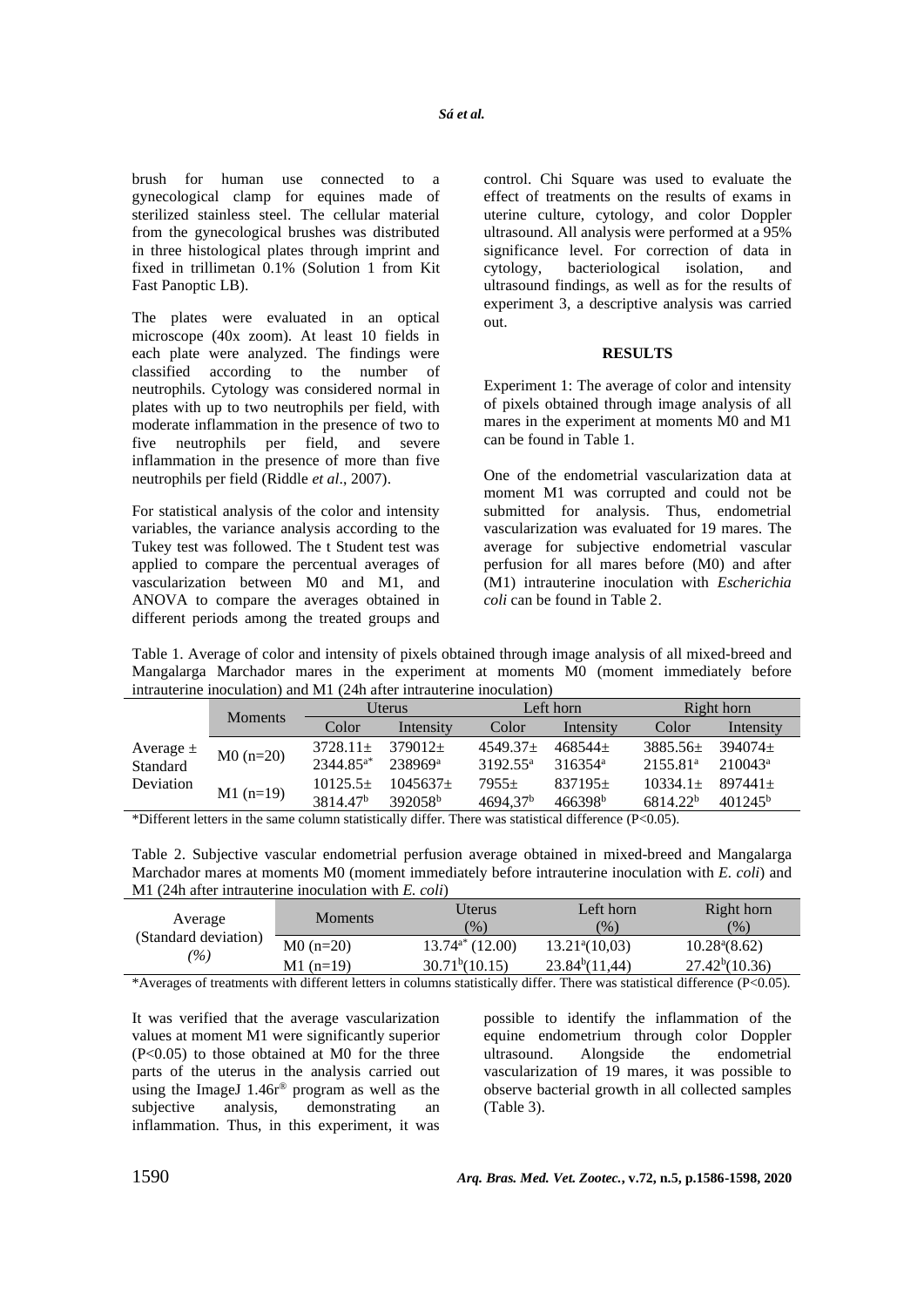All 20 mares submitted to intrauterine inoculation with 10ml of the solution containing  $1.5 \times 10^9$  UFC/ml presented bacterial growth in the microbiological culture exam. Table 4 specifically shows the endometrial vascular perfusion in four animals where one of the exams performed (endometrial cytology or B mode ultrasound) did not identify infection. Despite the lack of diagnosis of endometritis in the exams, we observed through color Doppler the increase in vascularization, suggesting an infection situation, serving as an additional resource to endometritis diagnosis.

In the present study, 95% (19/20) presented positive cytology and bacterial growth (only one presented negative cytology). The bacteria isolated in the cultures performed during the diagnosis of endometritis 24h after inoculation are described in Table 5.

Table 3. Results of culture, endometrial cytology, and B mode ultrasound performed on mixed-breed and Mangalarga Marchador mares 24h after intrauterine inoculation with *Escherichia coli*

| $N^{\circ}$ of animals | Culture            | Cytology                       | US (presence of     |
|------------------------|--------------------|--------------------------------|---------------------|
|                        | (bacterial growth) | $(\geq 2$ PMNs per field 400x) | intrauterine fluid) |
|                        |                    |                                |                     |
|                        |                    | $\overline{\phantom{0}}$       |                     |
|                        |                    |                                | -                   |

Nº - number. PMNs – polymorphonuclears. US – B mode ultrasound

Table 4. Subjective vascular endometrial perfusion of four mixed-breed and Mangalarga Marchador mares where it was not possible to identify endometritis in the exams performed (uterine cytology or B mode ultrasound) at moments M0 (moment immediately before intrauterine inoculation with *E. coli*) and M1 (24h after intrauterine inoculation with *E. coli*)

| Mare                             |                | Vascularization (%) |            |            |  |
|----------------------------------|----------------|---------------------|------------|------------|--|
|                                  |                | Uterus              | Left horn  | Right horn |  |
| 04                               | M <sub>0</sub> |                     |            | 3          |  |
|                                  | M1             | 30                  | 80         | 65         |  |
| 06                               | M <sub>0</sub> |                     |            | 2          |  |
|                                  | M1             | 48                  | 80         | 70         |  |
| 08                               | M <sub>0</sub> | 5                   |            | 5          |  |
|                                  | M1             | 26                  | 70         | 90         |  |
| 15                               | M <sub>0</sub> | 45                  | 13         | 10         |  |
|                                  | M1             | 50                  | 70         | 75         |  |
|                                  | M <sub>0</sub> | 13.00(0.21)         | 7.00(0.04) | 5.00(0.04) |  |
| Average (Standard Deviation) (%) | M1             | 39.00 (0.11)        | 17(0.06)   | 33 (0.12)  |  |

Table 5. Bacterial species isolated in the endometrial samples of mixed-breed and Mangalarga Marchador mares in M1 (24h after intrauterine inoculation with *E. coli*)

| Bacteria                          | $N^{\circ}$ of identified |  |  |
|-----------------------------------|---------------------------|--|--|
|                                   | animals                   |  |  |
| Escherichia coli                  | $n = 10$                  |  |  |
| Klebsiella sp                     | $n = 4$                   |  |  |
| Streptococcus $\beta$ hemoliticus | $n = 3$                   |  |  |
| Proteus mirabilis                 | $n = 1$                   |  |  |
| Serratia sp                       | $n = 1$                   |  |  |
| Providencia sp                    | $n = 1$                   |  |  |
| Staphylococcus sp                 | $n = 1$                   |  |  |
| Enterococcus sp                   | $n = 1$                   |  |  |
| Klebsiella sp                     | $n = 1$                   |  |  |

In all mares there was bacterial growth in M1; however, in 50% (10/20) was *E. coli*. Three mares (15%, 3/20) presented mixed bacterial growth, meaning that the same uterine sample developed two bacteria. In the present study the presence of intrauterine fluid was identified in 80% (16/20) through B mode ultrasound in M1. This elevated percentage may be linked to the age of the animals used in the study: 75% (15/20) were over 10 years of age. Of these, 13  $(13/15, 86.6\%)$  accumulated intrauterine liquid.

Experiment 2. The evolution of endometrial vascular perfusion obtained at moments M1, M2, and M3 in the RL and FITO groups are displayed in Tables 6 (ImageJ  $1.46r^{\circledcirc}$ ) and 7 (subjective analysis).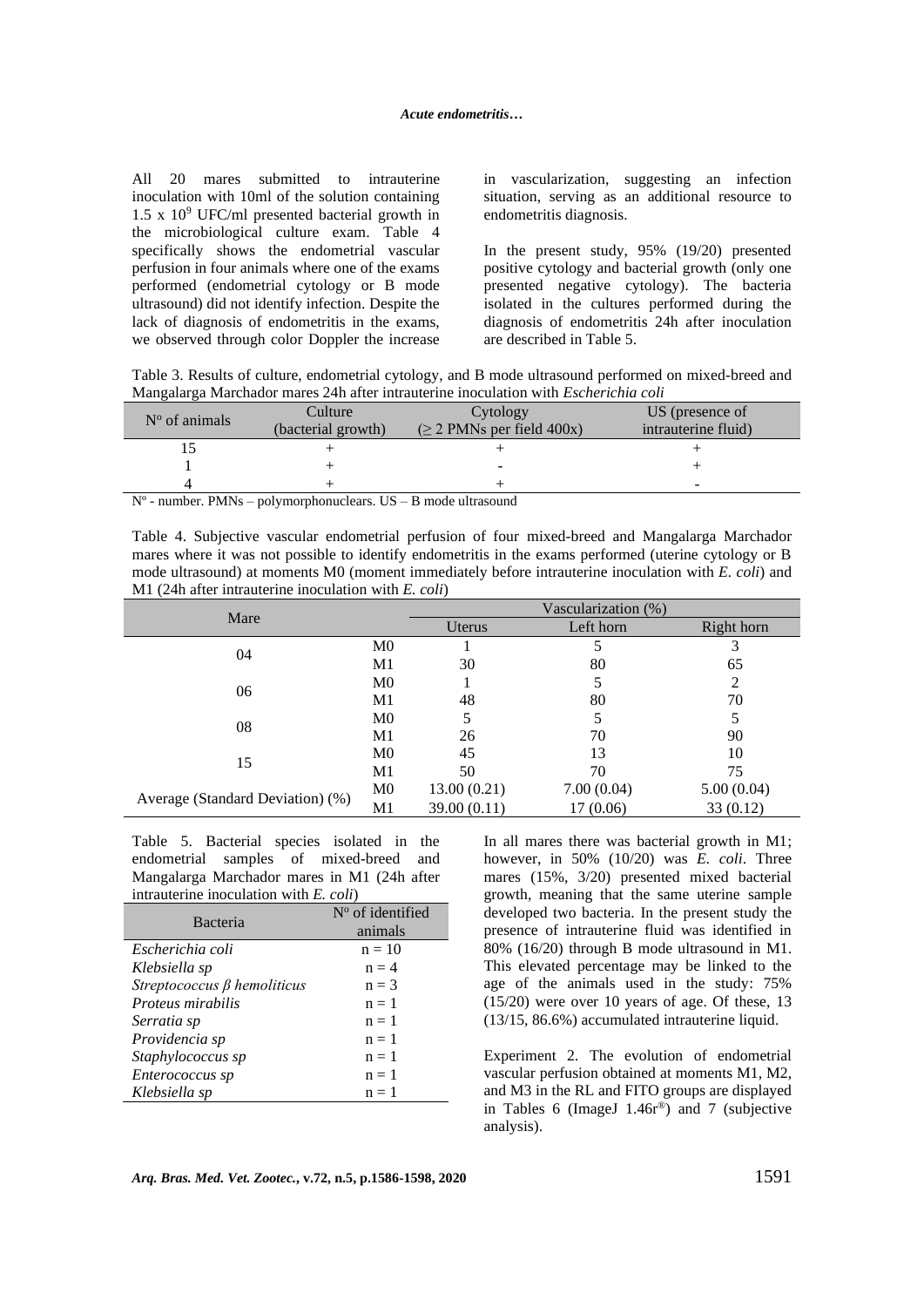Table 6. Pixel area and color intensity obtained through ImageJ 1.46r<sup>®</sup> software of the uterus, and the left and right uterine horns of mixed-breed and Mangalarga Marchador mares, at moments M1 (24h after intrauterine inoculation with *E. coli* and before starting the uterine infusion with phytotherapy and Ringer's lactate solution), M2 (48h after uterine infusion with phytotherapy and Ringer's lactate solution) and M3 (72h after uterine infusion with phytotherapy and Ringer's lactate solution) in the RL and FITO groups

| Uterus                        |                                                      |                                                                                                                              |                                    |  |  |  |
|-------------------------------|------------------------------------------------------|------------------------------------------------------------------------------------------------------------------------------|------------------------------------|--|--|--|
|                               |                                                      |                                                                                                                              |                                    |  |  |  |
| RL Group                      | FITO Group                                           | RL Group                                                                                                                     | FITO Group                         |  |  |  |
| $10899.9^{Aa*}(4955.1)$       | 8797.2 Aa(3759.8)                                    | 1096886Aa(493498)                                                                                                            | 931753Aa(418759)                   |  |  |  |
| $6580^{Ab}$ $(3205.2)$        | 5513.1 <sup>Aab</sup> (2691.8)                       | 678977 <sup>Ab</sup> (327300)                                                                                                | 599066Aab(286917)                  |  |  |  |
| $6510.6^{Ab}$ $(3007.5)$      | 2874.6 <sup>Bb</sup> (2209)                          | 673603Ab(311480)                                                                                                             | 311662 <sup>Bb</sup> (241153)      |  |  |  |
| Left uterine horns            |                                                      |                                                                                                                              |                                    |  |  |  |
|                               |                                                      |                                                                                                                              |                                    |  |  |  |
| RL Group                      | FITO Group                                           | RL Group                                                                                                                     | FITO Group                         |  |  |  |
| $10899.9^{Aa*}(4955.2)$       | 8797.2 <sup>Aa</sup> (3759.9)                        | 1096886.1 <sup>Aa</sup> (493498)                                                                                             | 931752.8 <sup>Aa</sup> (418759)    |  |  |  |
|                               |                                                      | 678977.0 <sup>Ab</sup> (327300)                                                                                              | 599065.8 Aab(286917)               |  |  |  |
|                               |                                                      | 673601.7 <sup>Ab</sup> (311480)                                                                                              | $311662.1^{Bb} (241153)$           |  |  |  |
| Right uterine horns           |                                                      |                                                                                                                              |                                    |  |  |  |
| Color intensity<br>Pixel area |                                                      |                                                                                                                              |                                    |  |  |  |
| RL Group                      | FITO Group                                           | RL Group                                                                                                                     | FITO Group                         |  |  |  |
| 9349.6 <sup>Aa</sup> (3405.5) | $11090.0^{Aa}(9428.8)$                               | 926283Aa(362821)                                                                                                             | 851037.7 <sup>Aa</sup> (479787)    |  |  |  |
| 6275.4 <sup>Aa</sup> (2417.6) | 4828.0 <sup>Ab</sup> (2543)                          | 644693.3Aa (245861)                                                                                                          | 488270.4Aa (268299)                |  |  |  |
| 5258.3 <sup>Aa</sup> (2670.6) |                                                      | 531582.2Aab(271164)                                                                                                          | 392605Aab(214568)                  |  |  |  |
|                               | $6580.0^{Ab}$ $(3205.2)$<br>$6510.6^{Ab}$ $(3007.6)$ | Pixel area<br>Pixel area<br>5513.1 <sup>Aab</sup> (2691.8)<br>2874.7 <sup>Bb</sup> (2209.0)<br>3701.2 <sup>Ab</sup> (1973.6) | Color intensity<br>Color intensity |  |  |  |

\*Upper-case letters in lines and lower-case letters in columns with different letters differ significantly by the Tukey test  $(P<0.05)$ .

The average values for subjective vascular perfusion, pixel area, and color intensity in the different segments (uterus and uterine horns), did not differ among the groups (P>0.05). We verified that the average value of the percentage of subjective vascular perfusion at M1 was superior  $(P<0.05)$  to that obtained at M2 and M3 in the regions of the uterus and uterine horns (except the left uterine horn – RL group). In the objective analysis, M1 was superior (P<0.05) in the regions of the uterus and uterine horns (except the right uterine horn – RL group). The largest vascular perfusion in M1 was observed in most of the analyses carried out and is probably due to the vasodilation characteristic of the acute stage of endometritis occurring up to 24h after intrauterine inoculation. The region of the right uterine horn did not present differences (P>0.05) among the three moments in G1, diverging from the subjective analysis.

In both groups, a significant reduction in vascular perfusion (subjective and objective evaluation) was observed at M2 and M2 compared to M1. However, bacterial growth and inflammatory cells were identified in exams carried out in both groups. In the RL group, 50% (5/10) of mares still presented bacterial growth, and 100% (10/10) presented positive cytology at M2; at M3, only one mare presented negative cytology.

In the FITO group, 80% (8/10) of uterine samples presented bacterial growth and positive cytology at M2; at M3, 80% (8/10) presented bacterial growth and 100% (10/10) presented positive cytology. Thus, the vascular perfusion identified did not present a correlation with the uterine laboratory exams. The results of the culture, endometrial cytology, and B mode ultrasonography performed in both groups are given in Table 8.

There was no statistical difference  $(P=0.2)$ between the RL and FITO groups regarding the culture, uterine cytology, and B mode ultrasound results. Thus, it was not possible to identify the most effective treatment of those used in this experiment because none was able to eliminate the infection-causing agent.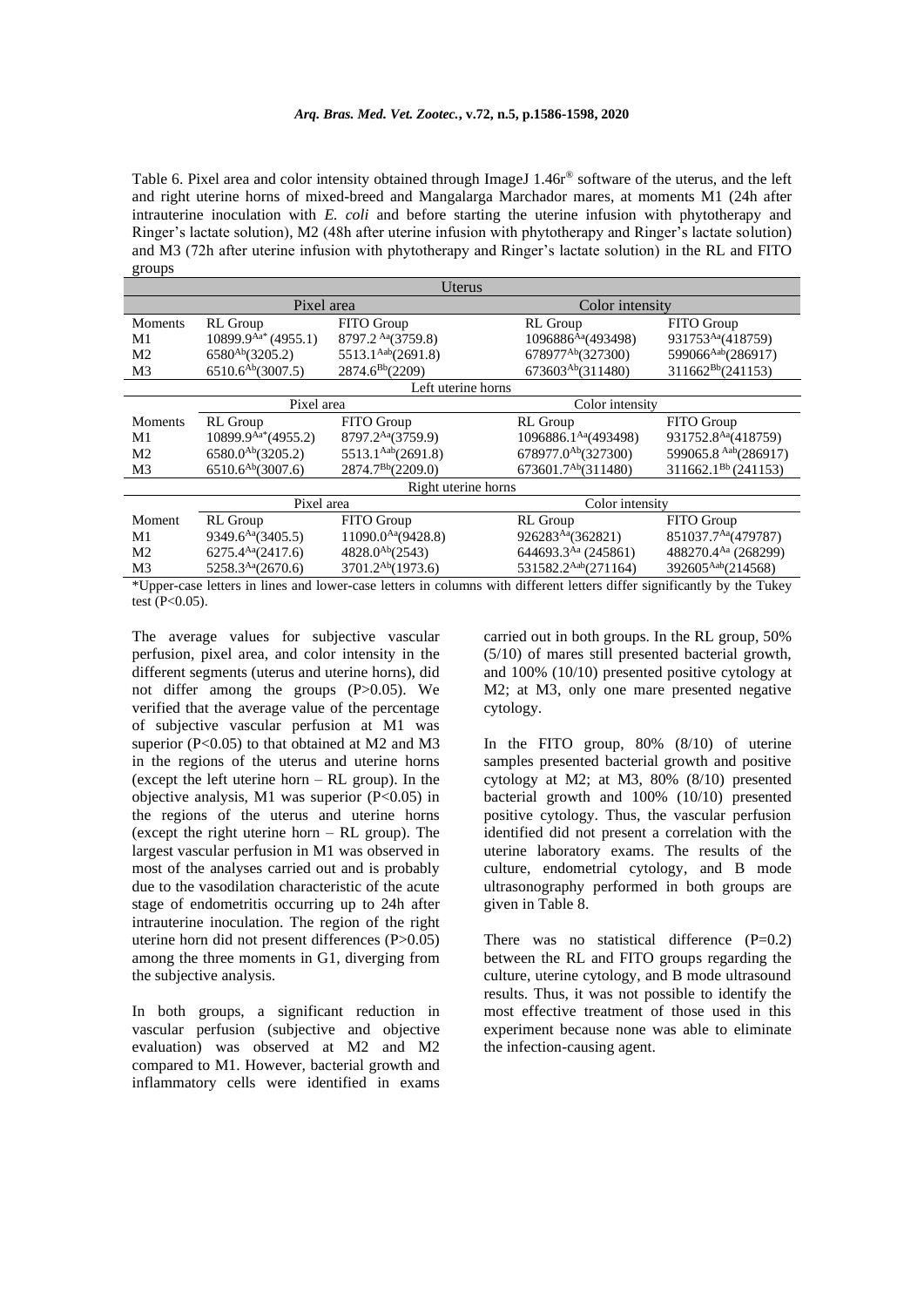#### *Acute endometritis…*

Table 7. Average subjective endometrial vascular perfusion of the uterus of mixed-breed and Mangalarga Marchador mares, and left and right uterine horns, at moments M1 (24h after intrauterine inoculation with *E. coli* and before starting the uterine infusion with phytotherapy and Ringer's lactate solution), M2 (48h after uterine infusion with phytotherapy and Ringer's lactate solution) and M3 (72h after uterine infusion with phytotherapy and Ringer's lactate solution) in the RL and FITO groups

|                | Uterus $(\%)$                            |                     |  |  |
|----------------|------------------------------------------|---------------------|--|--|
| <b>Moments</b> | RL Group                                 | FITO Group          |  |  |
| M1             | $34.00^{Aa}$ (11.26)                     | $27.00^{Aa}(7.80)$  |  |  |
| M <sub>2</sub> | $18.10^{Ab}(8.81)$                       | $11.44^{Ab}(4.88)$  |  |  |
| M <sub>3</sub> | $15.11^{Ab}(6.35)$                       | $9.00^{Ab}(5.27)$   |  |  |
|                | Left uterine horns $(\%)$                |                     |  |  |
| Moments        | RL Group                                 | FITO Group          |  |  |
| M1             | $23.20^{Aa}(7.83)$                       | $24.56^{Aa}(14.98)$ |  |  |
| M <sub>2</sub> | $17.20^{Aa}(8.30)$                       | $11.88^{Ab}(5.25)$  |  |  |
| M <sub>3</sub> | $15.50^{Aa}(5.50)$                       | $11.50^{Ab}(5.68)$  |  |  |
|                | Right uterine horns $(\%)$               |                     |  |  |
| <b>Moments</b> | RL Group                                 | FITO Group          |  |  |
| M1             | $28.90^{Aa}(10,69)$                      | $25.78^{Aa}(10,29)$ |  |  |
| M <sub>2</sub> | $15.50^{Ab}(5,66)$                       | $14.33^{Ab}(5.07)$  |  |  |
| M <sub>3</sub> | $15.89^{Ab}(6,86)$<br>$10.00^{Ab}(5.20)$ |                     |  |  |

\*\* Treatment averages with different upper-case letters in the lines and lower-case letters in the columns differ significantly by the Tukey Test (P>0.05).

Table 8. Results of culture, endometrial cytology, and B mode ultrasound of mixed-breed and Mangalarga Marchador mares carried out at M1 (24h after intrauterine inoculation with *E. coli* and before starting the uterine infusion with phytotherapy and Ringer's lactate solution), M2 (48h after uterine infusion with phytotherapy and Ringer's lactate solution) and M3 (72h after uterine infusion with phytotherapy and Ringer's lactate solution) in the RL and FITO groups

| $RL$ Group (n=10)   |                 |                                  |                                               |                                         |  |  |
|---------------------|-----------------|----------------------------------|-----------------------------------------------|-----------------------------------------|--|--|
| Moments             | $No$ of animals | Culture<br>(bacterial<br>growth) | Cytology<br>$(\geq 2$ PMNs per field<br>400x) | US (presence of intrauterine<br>liquid) |  |  |
|                     | 7               | $^{+}$                           | $+$                                           | $^{+}$                                  |  |  |
| M1                  |                 | $^{+}$                           |                                               |                                         |  |  |
|                     |                 | $^{+}$                           | $^{+}$                                        |                                         |  |  |
| M <sub>2</sub>      | 5               | $^{+}$                           | $^{+}$                                        | $^{+}$                                  |  |  |
|                     | 5               |                                  | $^{+}$                                        |                                         |  |  |
| M <sub>3</sub>      | 5               | $+$                              | $+$                                           | $^{+}$                                  |  |  |
|                     | 3               |                                  |                                               |                                         |  |  |
|                     | 2               |                                  | $^{+}$                                        |                                         |  |  |
| Fito group $(n=10)$ |                 |                                  |                                               |                                         |  |  |
| M1                  | 9               | $+$                              | $^{+}$                                        | $^{+}$                                  |  |  |
|                     |                 | $^{+}$                           | $^{+}$                                        |                                         |  |  |
| M <sub>2</sub>      | 8               | $^{+}$                           | $^{+}$                                        | $\hspace{0.1mm} +$                      |  |  |
|                     | 2               |                                  |                                               |                                         |  |  |
|                     | 7               | $^{+}$                           | $+$                                           | $^{+}$                                  |  |  |
| M <sub>3</sub>      |                 |                                  | $^{+}$                                        |                                         |  |  |
|                     |                 | $^+$                             | ┿                                             |                                         |  |  |

Experiment 3: According to the results obtained in the culture and antibiogram exams carried out seven days after the end of the experiment 2, 13 mares (65%, 13/20) were subjected to antibiotic

therapy through intrauterine infusion using 100ml of Gentamicin (Gentrin® Infusão Uterina, Ourofino Saúde Animal, São Paulo, Brazil) for three days, regardless of the group they were in.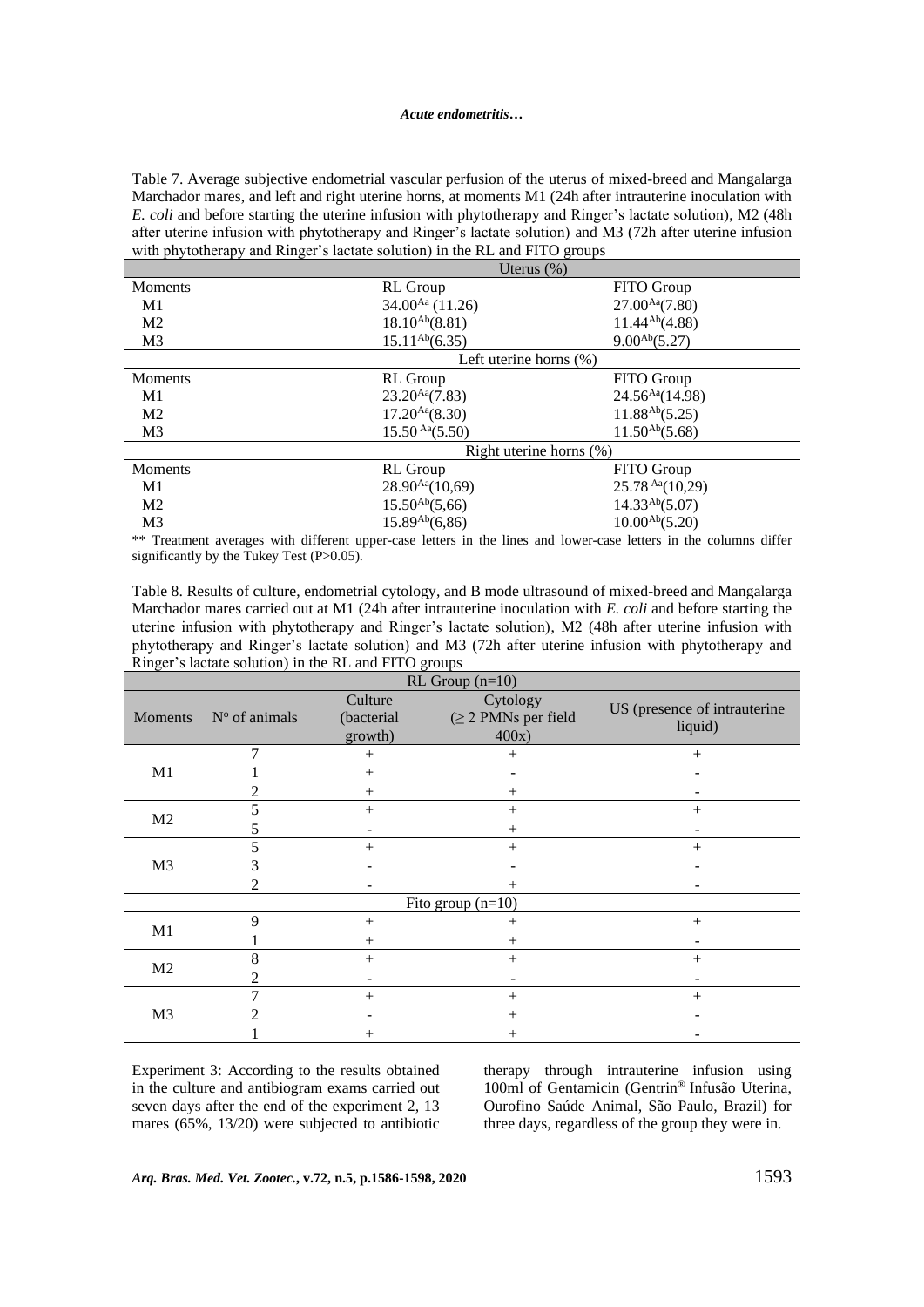One week after this treatment, they were subjected to another Doppler ultrasound exam. The comparison of the percentage of uterine vascular perfusion between moments M0, subjection to the treatment with Fitoclean<sup>®</sup> (FITO), and subjection to the treatment with Gentamicin (GENTA) is found in Table 9.

After the treatment with intrauterine infusion of antibiotics, the observed vascularization presented a reduction in body and uterine horns when compared to the FITO moment. However, it was not equal to the vascularization presented at M0. However, there was no bacterial growth in the samples obtained after treatment with intrauterine infusion with antibiotics.

Table 9. Comparison of the average endometrial vascular perfusion of mixed-breed and Mangalarga Marchador mares before inoculation with *E. coli* (M0), subjection to treatment with Fitoclean<sup>®</sup> (FITO -48h after intrauterine inoculation with *E. coli*), and after treatment with Gentamicin (GENTA)

| Ton area mataucrine moculation with D. Coll), and area treatment with comanicin (ODIVITI) |                 |                    |                     |  |  |
|-------------------------------------------------------------------------------------------|-----------------|--------------------|---------------------|--|--|
| Moments                                                                                   | Uterus $(\%)^*$ | Left horn $(\%)^*$ | Right horn $(\%)^*$ |  |  |
| $M0(n=20)$                                                                                | 13.74 (12.00)   | 13.21 (10.03)      | 10.28(8.62)         |  |  |
| $FITO$ (n=13)                                                                             | 15.11 (6.35)    | 15.50(5.50)        | 15.89 (6.86)        |  |  |
| GENTA $(n = 13)$                                                                          | 14.62 (8.42)    | 15.00 (6.20)       | 12.40(10.21)        |  |  |
| $\mathbf{r}$ and $\mathbf{r}$ and $\mathbf{r}$ and $\mathbf{r}$ and $\mathbf{r}$          |                 |                    |                     |  |  |

\*Average (Standard Deviation) (%)

## **DISCUSSION**

A reported case indicated an increase in uterine vascularization due to endometritis in seven mares (Pereira *et al.,* 2014). However, the color Doppler ultrasound exam was carried out only after the infection was already established; moreover, the vascularization values were not described, which makes comparison impossible. This was the only research found in the literature which applies the use of color Doppler in mares with endometritis. Studies related to the evaluation of uterine inflammatory reaction using color Doppler are also scarce. In beef cattle, the inflammatory uterine reaction caused by artificial insemination was evaluated but no alteration was observed in the vascularization between the control group and the inseminated group (Oliveira *et al.,* 2014a). The same research group did not observe a difference in vascularization when the artificial inseminations were carried out using a lower quality semen (with a greater percentage of cellular damage) evaluated by fluorescent probes (Oliveira *et al.*, 2014b).

A bacterial growth inferior to this study (66.6%, 8/12) was observed 24h after the intrauterine inoculation of 10<sup>6</sup> UFC/10ml of *E. coli* (Christoffersen *et al.,* 2012a)*.* The lower concentration of *E. coli* used for inoculation probably influenced this result. In this study, in 75% (15/20) of mares it was possible to make a confirmation between bacterial growth, cytology  $\geq$  two PMN cells per field in a 400X zoom field), and the presence of intrauterine liquid

detected through B mode ultrasound. These cytology results are inferior to that obtained by (Christoffersen *et al.,* 2012b), which reported neutrophilia in all mares 24h after the intrauterine inoculation. In one of the mares, the confirmation of endometritis was based only on the culture and US results while in four mares the confirmation was based on results from culture and cytology (Table 3).

Almost all the animals presented positive uterine culture and endometrial cytology. Only one mare (5%) presented a negative result in the uterine cytology exam. According to (Ferris, 2016), this may happen when bacteria are present in the deep region and not on the surface of the endometrium. In another four mares (20%), although the culture and cytology exams identified infection, the presence of intrauterine liquid was not identified during B mode ultrasound, characterizing a subclinical endometriosis. Manifestation of endometritis varies greatly from one case to another, and detection can be difficult due to subtle or absent clinical signs during a phase in the estrus cycle. In other words, some mares may not manifest infection, which is referred to as subclinical endometritis (Leblanc and Causey, 2009). However, through the pronounced increase of vascular endometrial perfusion in M1 when compared to moment M0 (free of endometritis) (Table 2) it was possible to identify uterine inflammation, even though there was no production of intrauterine liquid.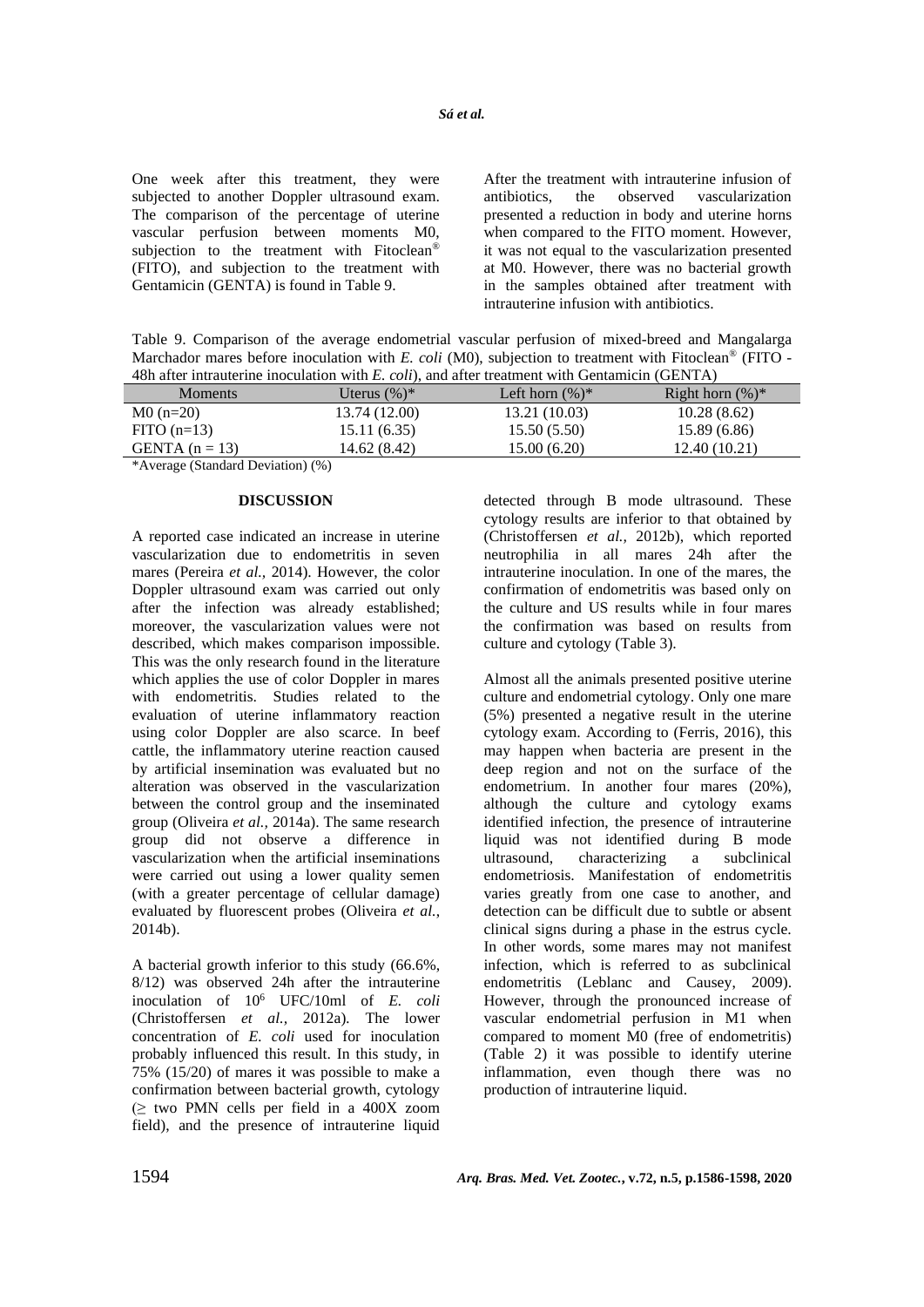Despite this, in 80% (16/20) of mares, intrauterine liquid was identified during B mode ultrasound 24h after inoculation (Reghini *et al.,*  2016) and we also identified a high response (92%, 12/13) of intrauterine retention 24h after artificial insemination in mares which presented chronic endometrial degeneration. This percentage is higher when compared to our study; however, (Reghini *et al.,* 2016) used animals which were known to have a severe degenerative process, which may have favored the identification of a higher percentage. In this work, the result diverged between cytology and microbiology in only one of the mares, which presented negative cytology. This result is superior compared to Oliveira et al. (2010), who obtained a positive cytology in only 25% (4/16) of the mares which had a positive microbiological exam.

There are situations in which the endometrial cytology may be normal (with no inflammatory cells) and the infection still be present (Dascanio and Ferris, 2014). One of the mares in this experiment presented normal cytology (see Table 2) but showed a bacterial growth in the culture exam. When evaluating the vascular perfusion of the same mare at moment M1, the color Doppler ultrasound revealed lower vascularization in both uterine horns when compared to the uterine body. Dascanio and Ferris (2014) believe that the negative result in the cytology exam may be related to a localized infection, which may also have been responsible for the discrepancy between vascularization in different regions. This means that the infection was located in the uterine body, promoting large vascularization and bacterial growth in this region.

In M1, 50% (10/20) of growth was *E. coli*. This result corroborates the findings of (Camozzato *et al.*, 2014), who reported 59.2% of growth for the same time. They were also close to the results of Leblanc and Causey (2009), who obtained 42.8% (3/7), and Christoffersen *et al.* (2012b), who obtained a growth of 46.6% (7/15 cycles), both in mares susceptible to endometritis. The authors affirm that the low number of mares which presented bacterial growth post inoculation may have been due to the concentration of *E. coli* used  $(10^6$  UFC), inferior to that used in this experiment (10ml – 1>5 x 10<sup>9</sup> UFC/ml). Similar to the present experiment, besides the growth of *E. coli*, Christoffersen *et al.* (2012a) also describe the development of other bacteria: *Streptococcus zooepidemicus* in four of seven mares, and *Panthoea agglomerans* in other mares. The authors affirmed that the bacteria may establish infections in a latent/inactive manner, becoming active through the infusion of a substance which induces inflammation (*E. coli*).

In this study, other bacteria also developed in lower frequency during cultivation, probably due to an ascending contamination during previous gynecological manipulation, since there was growth of a large part of these bacteria in the first culture exam (M0). There is the possibility of environmental contamination during the collection of uterine material, because these bacteria are usually found in the feces and the environment and can be introduced into the uterus during the collection of material (Oliveira *et al.,* 2010). Additionally, some gynecological procedures (artificial insemination, embryo transfer, biopsy or uterine swab, uterine infusion) may carry bacteria to the uterine environment.

The result of the mixed bacterial growth observed in this study (3/20, 15%) is close to a study reported using mares with fertility issues, where 17.1% (49/287) of animals with positive bacterial culture presented more than one bacterium in uterine samples (*E. coli* and *Streptococcus dysgalactiae subsp. equisimilis* were the most common growths) (Frontoso *et al.,*  2008). In our study, the mixed growth was probably due to contamination that occurred before the experiment began, which may have led to a chronic case of endometritis in these mares. The presence of two bacteria in the uterine environment was not reflected in any alteration in uterine vascularization in these mares, which presented perfusion similar to the others for the same period.

In the present study, in 80% (16/20) of mares the presence of intrauterine fluid was identified through B mode ultrasound. Predisposing factors to the accumulation of intrauterine fluid are reduced myometrial contraction, poor lymphatic drainage, excessively distended uterus, and cervical incompetency (Barbacini *et al.,* 2003), which happens more frequently in older mares and is associated with reduced fertility (Canisso *et al.,* 2016). Seventy-five percent (15/20) of the mares in this study were above 10 years of age,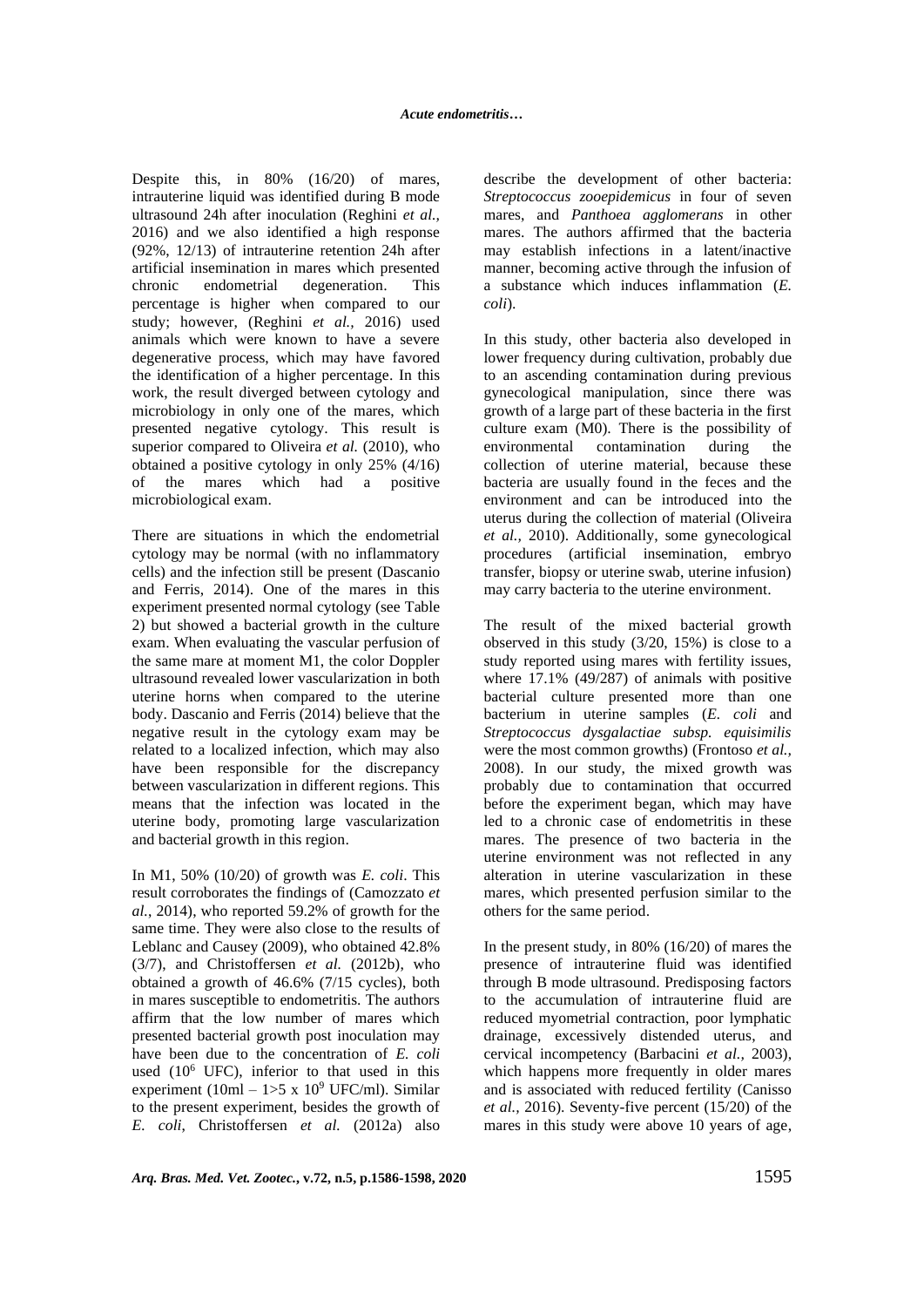which 13 (13/15, 86.6%) accumulated intrauterine liquid. Advanced age has long been associated with persistent endometritis (Ricketts and Alonso, 1991; Carnevale and Ginther, 1992; Troedsson, 1999; Barbacini *et al.,* 2003). There is great disparity in the capacity to solve uterine inflammation among young mares (fertile mares) and old mares (sub fertile mares) after intrauterine inoculation with *Streptococcus zooepidemicus* (Hughes and Loy, 1969). Older or multiparous animals, or those with a low body score, present reproductive tract conditions which favor susceptibility to persistent endometritis (Woodward and Troedsson, 2014).

The treatments applied in the RL and FITO groups were not efficient to eliminate the uterine pathogen in the studied mares, according to the findings shown in Table 8. The treatment using phytotherapy solutions has been used empirically to try to resolve the cases of endometritis and consequently increment the reproductive indexes of animals. However, in this study it was demonstrated that its effectiveness was similar to that obtained with uterine flush using Ringer's lactate solution, a therapy whose benefits are already described in the literature. The uterine flush is a useful procedure in managing endometritis in susceptible mares, which objective is to aid with uterine clearance to eliminate inflammatory cells (Scoggin, 2016). Uterine flush can eliminate biofilm (Livini *et al.,*  2013). *Escherichia coli* isolated from the uterus have been associated with the formation of biofilm, a protection strategy developed by the bacteria against antibiotics (Ferris, 2016).

Despite the difference in vascular perfusion observed in groups 1 and 2 at different moments, the uterine cleaning was not observed in the results of the culture, cytology, and B mode ultrasound exams. Nor was any reduction observed in the bacterial concentration of *E. coli*  utilizing an ozonized saline solution (Loncar *et al.*, 2017). However, in the same study, dimethylsulfoxide significantly reduced the number of colonies forming units for *E. coli* compared to experimental group 1 in 80% (8/10) of isolates.

### **CONCLUSIONS**

From the results obtained in this study, we conclude that it is possible to identify acute endometritis through color Doppler ultrasound. Moreover, the results demonstrated that treatments using Ringer's lactate solution and phytotherapy were not efficient in eliminating the uterine pathogen in the studied mares, and that both presented a similar efficacy on endometritis. Finally, the vascular perfusion identified did not present a correlation with the uterine laboratory exams performed.

### **ACKNOWLEDGEMENTS**

The authors acknowledge the financial support provided by the Fundação Carlos Chagas Filho de Amparo à Pesquisa do Estado do Rio de Janeiro (FAPERJ) and Coordenação de Aperfeiçoamento de Pessoal de Nível Superior (CAPES).

### **REFERENCES**

BARBACINI, S.; NECCHI, D.; ZAVAGLIA, G.; SQUIRES, E.L. Retrospective study on the incidence of postinsemination uterine fluid in mares inseminated with frozen/thawed semen. *J. Equine Vet. Sci.*, v.23, p.493-496, 2003.

BRINSKO, S.; BLANCHARD, T.; VARNER, D.; SCHUMACHER, J.; LOVE, C. Transrectal ultrasonography in broodmare practice. In: BRINSKO, S.; BLANCHARD, T.; VARNER, D.; SCHUMACHER, J.; LOVE, C. *Manual of equine reproduction*. Missouri: Elsevier Health Sciences, 2011. chap.5, p.65.

CAMOZZATO, G.C.; CAZALES, N.; PINHEIRO, E.M. *et al*. Endometritis in mares experimentally infected with three different strains of E. coli. *Pferdeheilkunde*, v.30, p.57-60, 2014.

CÂNDIDO, L.C. *Nova abordagem no tratamento de feridas*. São Paulo: SENAC, 2001. 282p.

CANISSO, I.F.; STEWART, J.; COUTINHO SILVA, M.A. Endometritis: managing persistent post-breeding endometritis. *Vet. Clin. N. Am. Equine*, v.32, p.465-480, 2016.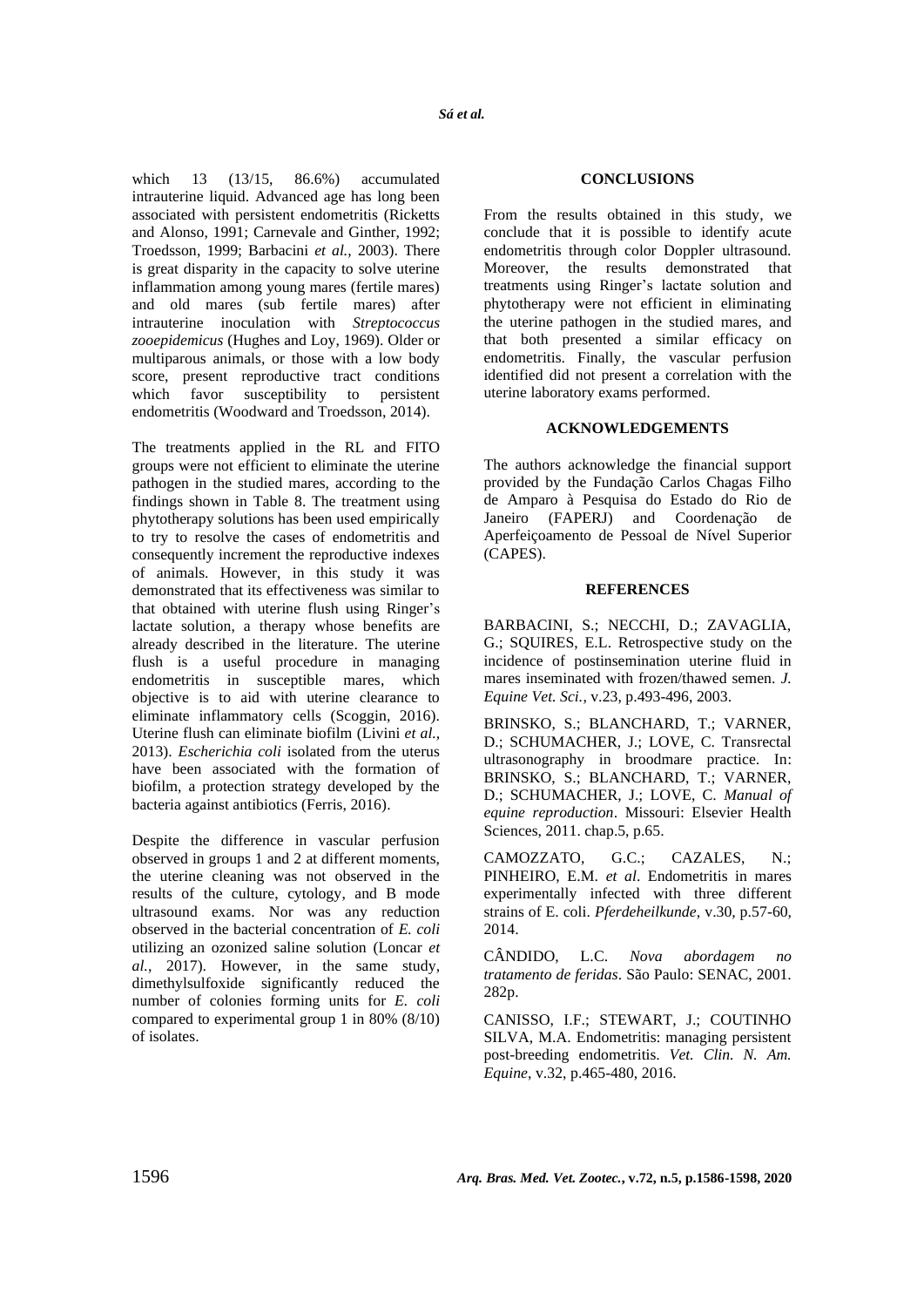CARNEVALE, E.M.; GINTHER, O.J. Relationships of age to uterine function and reproductive efficiency in mares. *Theriogenology*, v.37, p.1101-1115, 1992.

CHRISTOFFERSEN, M.; WOODWARD, E.; BOJESEN, A.M. *et al*. Inflammatory responses to induced infectious endometritis in mares resistant or susceptible to persistent endometritis. *BMC Vet. Res.*, v.8, p.41-55, 2012a.

CHRISTOFFERSEN, M.; WOODWARD, E.M.; BOJESEN, A.M. *et al.* Effect of immunomodulatory therapy on the endometrial inflammatory response to induced infectious endometritis in susceptible mares. *Theriogenology*, v.78, p.991-1004, 2012b.

CLINICAL and Laboratory Standards Institute (CLSI). Methods for dilution antimicrobial susceptibility tests for bacteria isolated form animals. Approved standards. VET0-A4, *CLSI*, Wayne, Pa, 2013.

DASCANIO, J.J. How and when to treat endometritis with systemic or local antibiotics. *Am. Assoc. Equine Pract.*, v.24-31, p.116-120, 2011.

DASCANIO, J.J.; FERRIS, R. Uterine cytology collection: swab/brush. In: DASCANIO, J.J.; MCCUE, P.M. *Equine reproductive procedures*. Aspen: Wiley Blackwell, 2004. chap.17, p.58-62.

FERREIRA, J.C.; GASTAL, E.L.; GINTHER, O.J. Uterine blood flow and perfusion in mares with uterine cysts: effect of the size of the cystic area and age. *Reproduction*, v.135, p.541-550, 2008.

FERRIS, R.A. Endometritis: diagnostic tools for infectious endometritis. *Vet. Clin. N. Am. Equine*, v.32, p.481-498, 2016.

FRONTOSO, R.; CARLO, E.; PASOLINI, M.P. *et al*. Retrospective study of bacterial isolates and their antimicrobial susceptibilities in equine uteri during fertility problems. *Res. Vet. Sci*., v.84, p.1-6, 2008.

GINTHER, O.J. *Ultrasonic imaging and animal reproduction*: color-Doppler ultrasonography – book 4. Madison: Equiservices Publishing, 2007. 258p.

GINTHER, O.J.; UTT, M.D. Doppler ultrasound in equine reproduction: principles, techniques, and potential. *J. Equine. Vet. Sci.*, v.24, p.516- 526, 2004.

HUGHES, J.P.; LOY, R.G. Investigations on the effect of intrauterine inoculations of Streptococcus zooepidemicus in the mare. *Proceed. Am. Assoc. Equine*, v.15, p.289-292, 1969.

HURTGEN, J.P. Pathogenesis and treatment of endometritis in the mare: a review. *Theriogenology*, v.66, p.560-566, 2006.

KHAN, F.A.; CHENIER, T.S.; MURRANT, C.L. *et al.* Dose-dependent inhibition of uterine contractility by nitric oxide: A potential mechanism underlying persistent breedinginduced endometritis in the mare. *Theriogenology*, v.90, p.59-64, 2017.

KONEMAN, E.W.; ALLEN, S.D.; JANDA, W.M. *et al. Diagnóstico microbiológico*. 5.ed. Rio de Janeiro: Medsi, 2008. 1465p.

LEBLANC, M.M. Advances in the diagnosis and treatment of chronic infectious and post–matinginduced endometritis in the mare. *Reprod. Domest. Anim.*, v.45, p.21-27, 2010.

LEBLANC, M.M. Persistent mating induced endometritis. In: ROBINSON, N.E. (Ed.). *Current therapy in equine medicine 5*. Philadelphia: WB Saunders, 2003. p.234-237.

LEBLANC, M.M.; CAUSEY, R.C. Clinical and subclinical endometritis in the mare: both threats to fertility. *Reprod. Domest. Anim.*, v.44, p.10- 22, 2009.

LIVINI, M.; ZAMBONI, A.; NECCHI, D. Effect of pre-insemination uterine lavage on fertility in a population of subfertile mares. *Proceed. Am. Assoc. Equine,* v.59, p.514-516, 2013.

LONCAR, K.D.; FERRIS, R.A.; MCCUE, P.M. *et al*. *In Vitro* biofilm disruption and bacterial killing using nonantibiotic compounds against gram-negative equine uterine pathogens. *J. Equine. Vet. Sci.*, v.53, p.94-99, 2017.

OLIVEIRA, B.M.M.; ARRUDA, R.P.; THOMÉ, H.E. *et al*. Artificial insemination causes uterine hemodynamic alterations in suckled beef cows subjected to an ovulation synchronization program. *Livest. Sci*., v.167, p.449-454, 2014.

OLIVEIRA, B.M.M.; ARRUDA, R.P.; THOMÉ, H.E. *et al*. Fertility and uterine hemodynamic in cows after artificial insemination with semen assessed by fluorescent probes. *Theriogenology,* v.82, p.767-772, 2014b.